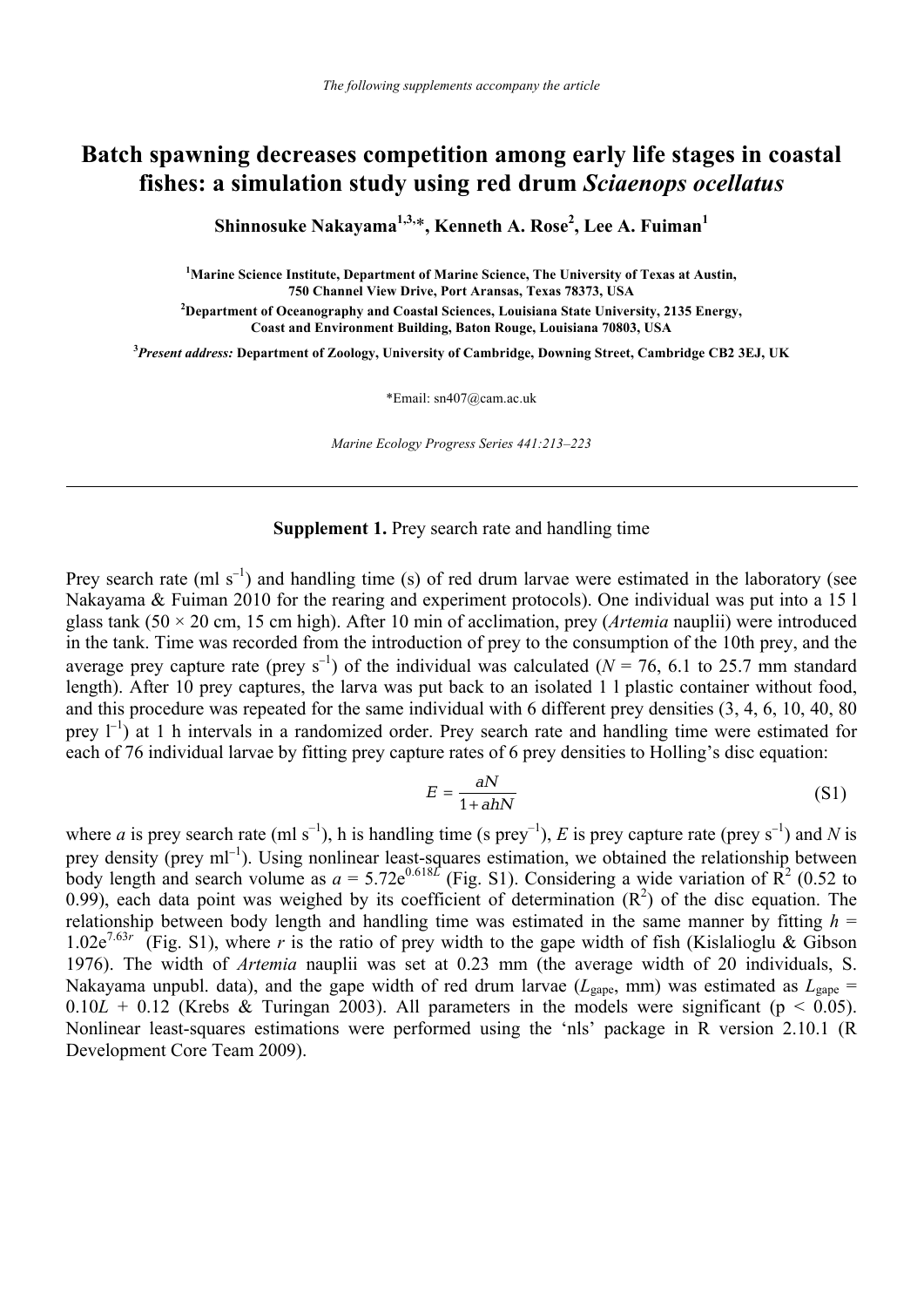

Fig. S1. *Sciaenops ocellatus.* Relationship between body lengths of red drum larvae (mm) and (a) prey search rate (ml s<sup>-1</sup>) and (b) handling time (s). Lines indicate the predicted values, and points indicate the data estimated from Holling's disc equation. The fill intensity of the data points represents the value of  $R^2$ , ranging from (o) 0.5 to ( $\bullet$ ) 1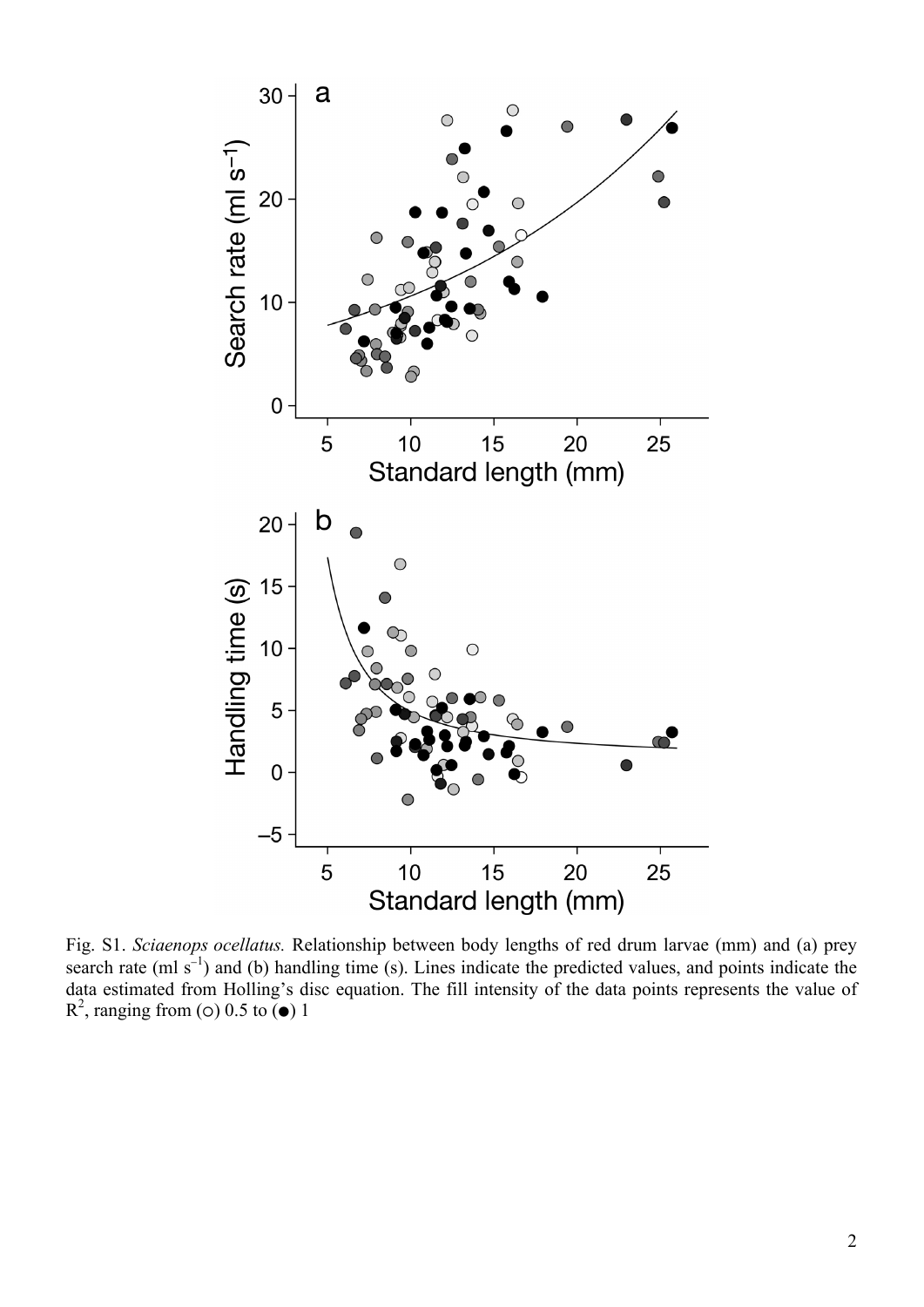## **Supplement 2.** Prey capture success and profitability

The capture success on copepods and mysids was measured in the laboratory experiments. For copepods, a red drum larva (4.5 to 29.5 mm SL) was put in a plastic chamber ( $10 \times 10 \times 10$  cm) filled with sea water (about 27ºC, 27 ppt). After 10 min of acclimation, 30 adult calanoid copepods (*Acartia* spp., about 0.6 mm in length) were gently introduced in the chamber using a pipette. After exhibiting 10 feeding bouts, the larva was removed from the chamber with a dip net and euthanized with MS-222, and the number of copepods in its gut was counted. For mysids, 12 adult mysids (*Neomysis* spp., about 6.1 mm in length) were introduced in the chamber with a larva, and the capture success on mysids was directly observed over 10 attacks. When a larva did not conduct 10 attacks in 10 min, we stopped the observation and calculated the capture success from the number of attacks observed in 10 min. Red drum larvae were not fed for 15 to 18 h before the experiment. In total, 37 and 25 individuals were tested for copepods and mysids, respectively. The proportion of successful attacks  $(P_1$  for copepod,  $P_2$  for mysid) was estimated as a function of dry weight of the fish (*W*, mg) using a nonlinear least-squares regression (Fig. S2):

$$
P_1 = \frac{0.62W^2}{2.21 + W^2} \tag{S2}
$$

$$
P_2 = \frac{0.70W^2}{235.83 + W^2} \tag{S3}
$$

In the model, a larva was assigned to feed on either copepods or mysids or both so that it maximized energy gain per unit time. Following Letcher et al. (1996), each individual first evaluates the energy gain,  $C_i P_i / h_i$ , where  $C_i$  is the energy content of prey *i* (*i* = 1 for copepods, 2 for mysids). We used  $C_1 = 0.0195$ cal (Morris & Hopkins 1983) and  $C_2 = 1.3686$  cal (Donnelly et al. 1993). Then, an individual evaluates the profitability (*f*, energy gain per unit feeding time, cal  $s^{-1}$ ):

$$
f = \frac{\sum C_i E'_i P_i}{1 + \sum E'_i h_i} \tag{S4}
$$

by adding the prey item from the one with higher energy gain  $(C_i P_i / h_i)$  until the profitability starts to decrease. *E'i* denotes encounter rate to prey *i* by taking into account interference competition (see Eq. 3 in the main article). Individuals were assigned to adopt prey habits that maximize the profitability. Multiplying f by 3600 gives the hourly energy gain of an individual. Nonlinear least-squares estimations were performed using the 'nls' package in R version 2.10.1 (R Development Core Team 2009).



Fig. S2. *Sciaenops ocellatus.* Relationship between standard length (mm) of red drum and prey capture success.  $(o)$  observed capture success for copepods,  $(\blacksquare)$  observed capture success for mysids,  $(\_\_)$ predicted capture success for copepods. (**– – – –** ) predicted capture success for mysids.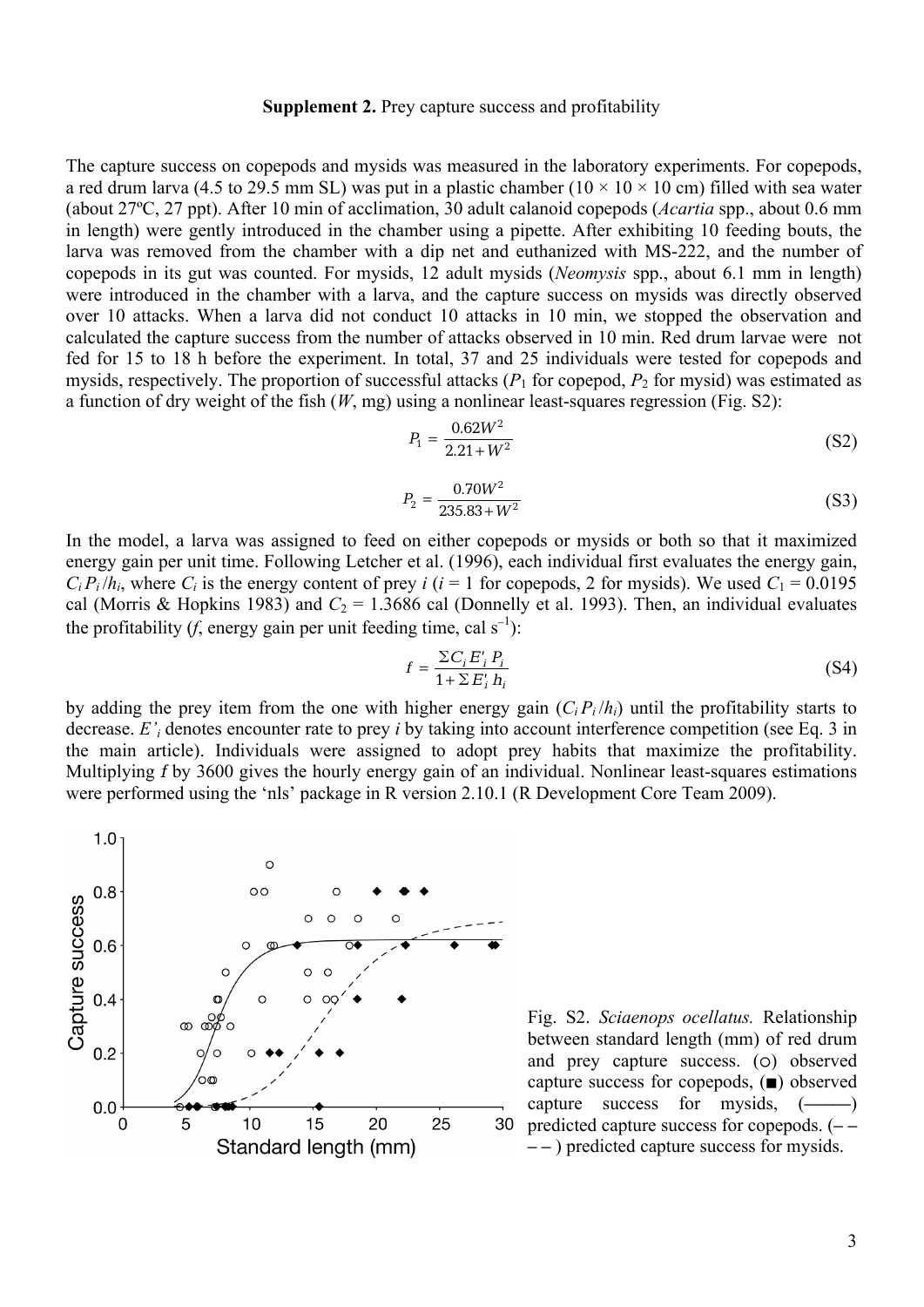#### **Supplement 3.** Growth

The energy available for growth ( $\Delta C$ ) was calculated by subtracting resting metabolism ( $M_{res}$ , cal h<sup>-1</sup>), active metabolism ( $M_{\text{act}}$ , cal h<sup>-1</sup>), specific dynamic action ( $E_{\text{SDA}}$ , cal h<sup>-1</sup>) and excretion ( $E_{\text{exc}}$ , cal h<sup>-1</sup>) from the total energy consumed  $(C_{total})$  adjusted by assimilation efficiency  $(A)$ :

$$
\Delta C = AC_{\text{total}} - (M_{\text{res}} + M_{\text{act}} + E_{\text{SDA}} + E_{\text{excr}})
$$
\n(S5)

Assimilation efficiency (*A*) was set as a function of dry weight of a larva (Peck & Daewel 2007):

$$
A = 0.7[1 - 0.3e^{-0.003(W - 16.864)}]
$$
\n(S6)

The relationship between resting metabolism ( $M_{res}$ , cal h<sup>-1</sup>) and wet weight ( $W_{wet}$ , g) in red drum (Neill et al. 2004, measured at 18°C) was adjusted by temperature (Arrhenius effect; Gillooly et al. 2001) as:

$$
M_{\rm res} = 0.34 W_{\rm wet}^{0.8} \exp\left[\frac{5020(T-18)}{(T+273.15)(18+273.15)}\right]
$$
(S7)

where  $w_{wet} = (W / 3.59^{1.04} \times 10^{-5}$  (S. Nakayama unpubl. data). Resting metabolism was applied for 24 h  $d^{-1}$  in the model. Active metabolism was set 2.5 times higher than resting metabolism (Letcher et al. 1996), and it was applied only while a larva was foraging (12 h  $d^{-1}$  or less if a larva achieved the maximum prey consumption).  $E_{SDA}$  and  $E_{excr}$  were set at 0.156 and 0.07 cal h<sup>-1</sup>of total consumption, respectively (Houde & Zastrow 1993). *ΔC* was converted to dry weight (0.004 cal µg<sup>−</sup><sup>1</sup> ; Fontaine et al 2007). Maximum consumption ( $C_{\text{max}}$ , cal d<sup>-1</sup>) was calculated from the relationship between temperature and growth in the laboratory (from Pérez-Domínguez et al. 2006) as:

$$
C_{\text{max}} = 86842W \times \exp\left(\frac{-5158.2}{T + 273.15}\right) \tag{S8}
$$

#### LITERATURE CITED

- Donnelly J, Stickney DG, Torres JJ (1993) Proximate and elemental composition and energy content of mesopelagic crustaceans from the Eastern Gulf of Mexico. Mar Biol 115:469–480
- Fontaine LP, Whiteman KW, Li P, Burr GS and others (2007) Effects of temperature and feed energy on the performance of juvenile red drum. Trans Am Fish Soc 136:1193–1205
- Gillooly JF, Brown JH, West GB, Savage VM, Charnov EL (2001) Effects of size and temperature on metabolic rate. Science 293:2248–2251
- Houde ED, Zastrow CE (1993) Ecosystem- and taxon-specific dynamic and energetics properties of larval fish assemblages. Bull Mar Sci 53:290–335
- Kislalioglu M, Gibson RN (1976) Prey 'handling time' and its importance in food selection by the 15-spined Stickleback, *Spinachia spinachia* (L.). J Exp Mar Biol Ecol 25:115–158
- Krebs JM, Turingan RG (2003) Intraspecific variation in gape–prey size relationships and feeding success during early ontogeny in red drum, *Sciaenops ocellatus.* Environ Biol Fishes 66:75–84
- Letcher BH, Rice JA, Crowder LB, Rose KA (1996) Variability in survival of larval fish: disentangling components with a generalized individual-based model. Can J Fish Aquat Sci 53:787–801
- Morris MJ, Hopkins TL (1983) Biochemical composition of crustacean zooplankton from the eastern Gulf of Mexico. J Exp Mar Biol Ecol 69:1–19
- Nakayama S, Fuiman LA (2010) Body size and vigilance mediate asymmetric interference competition for food in fish larvae. Behav Ecol 21:708–713